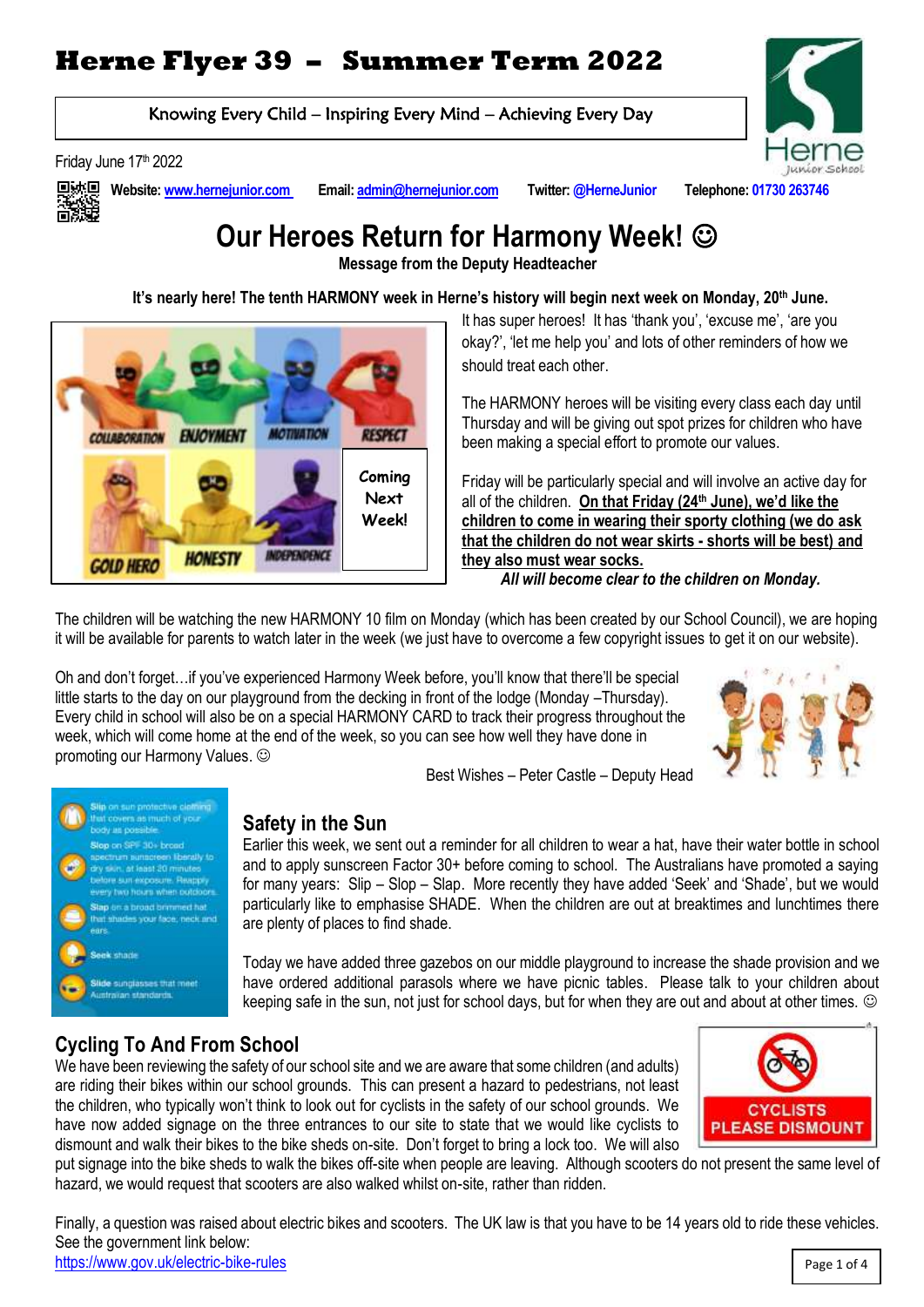#### **PLATINUM JUBILEE ART COMPETITION**

*A message from Miss Gore and Mrs Castle…*

Thank you so much for all of the lovely entries we received for the Platinum Jubilee Art Competition. We were so impressed with how talented you all are! It was really hard to pick our winner but we finally decided on **Lilybet Morgans in Damson Class** for her superb 3D model of the Queen. Our runners up for the competition were…Isla Kennard, Olivia Ellis, Layla Murray, Nevaeh Casselton, Phoebe Cope, Maisie Linfield , Zac Saltiel, Isla Hutchinson. Each child will receive a prize of a canvas, specialist paint brush and pencil. Lilybet has won a voucher from a local art shop. Please come and collect your entries from Mr Castle's office.

## **Twilight Club**

There is still availability for our after school childcare provision (Full on Thursdays) – please phone the office to book in your child. Prices are £6 from 3.30 until 5pm and £10 through to 6pm.

## **School Wraparound Care for Next Year (2022 – 2023)**

As a community school, we are proud to support our parents and carers who have to work before and/or after the school day. With the constant cost of living rises, we have taken advantage of the fact we can control the prices for our Breakfast Club (7.15 – 8.30am) and Twilight Club (3.30 – 6.00) because we run these clubs ourselves. We are FREEZING the prices of these clubs for the whole of next academic year, so even if other costs are spiralling out of control, at least we are not adding to these pressures!

## **3 rd Learning Space – Extra Tuition**

Our final session for our Year 6 maths tutoring group is Friday 24<sup>th</sup> June. A big well done to all the Year 6 children who have been our first ever group at trialling 1-2-1 digital tutoring.

# **Football Club**

This week is our final Friday Football Club due to lots of different events coming up on Fridays in the coming weeks. When you see the field next Friday, you will understand. We'll resume with this club in the autumn term.

## **Wood Chipping Thank You**

We would like to say a huge thank you to one of our parents. David Cole, who has spent all morning today in the heat, wood chipping lots of branches in our school grounds. Thank you very much David.

## **DOODLE FREE PARENT WEBINAR**

We would like to remind you of the next **FREE** parent webinar that Doodle is providing for parents, it is Tuesday 28<sup>th</sup> June at 8pm. Follow this link to get yourself booked on<https://r7fwva4ubvq.typeform.com/to/sO6RJtO3> The licence for DoodleMaths and DoodleEnglish is due for renewal in the Autumn term and we are very much hoping that we will be able to work with Doodle to offer you the same fantastic price as last year… Watch this space!



# **COMMUNITY MESSAGES**

# **PETERSFIELD YOUTH THEATRE NEWS**

Following the huge success of last year's summer project, we are delighted to be offering a similar project this year - Joseph and the Amazing Technicolor Dreamcoat from Monday 15<sup>th</sup> to Friday 26<sup>th</sup> August.



The show will be rehearsed over two weeks, with performances at the end of the second week. Older PYT members will be given the opportunity to play the iconic characters, with younger members performing many of the well-known songs. If you would like to join us, just go to our website and follow the Joseph link – you can become a member to do this project with us. All details are on the website [www.pyt.org.uk](http://www.pyt.org.uk/)

## **Petersfield Community Fair – 3 rd July 2022 at Churcher's College FREE ENTRY!**

Churcher's College is hosting a Community Fair on 3 July for the people of Petersfield and the surrounding area as part of its 300th anniversary celebrations and everyone is welcome to join in with the fun! Local dance groups, bands and choirs will be performing on a big stage, charities and local community groups will be promoting their work, local businesses will be selling their wares and there will be a range of entertainment available for the children to enjoy. Just turn up on the day with your family, friends and picnic rugs!

You can find more information at [https://Celebrate.ChurchersCollege.com/communityfair](https://celebrate.churcherscollege.com/communityfair) Page 2 of 4



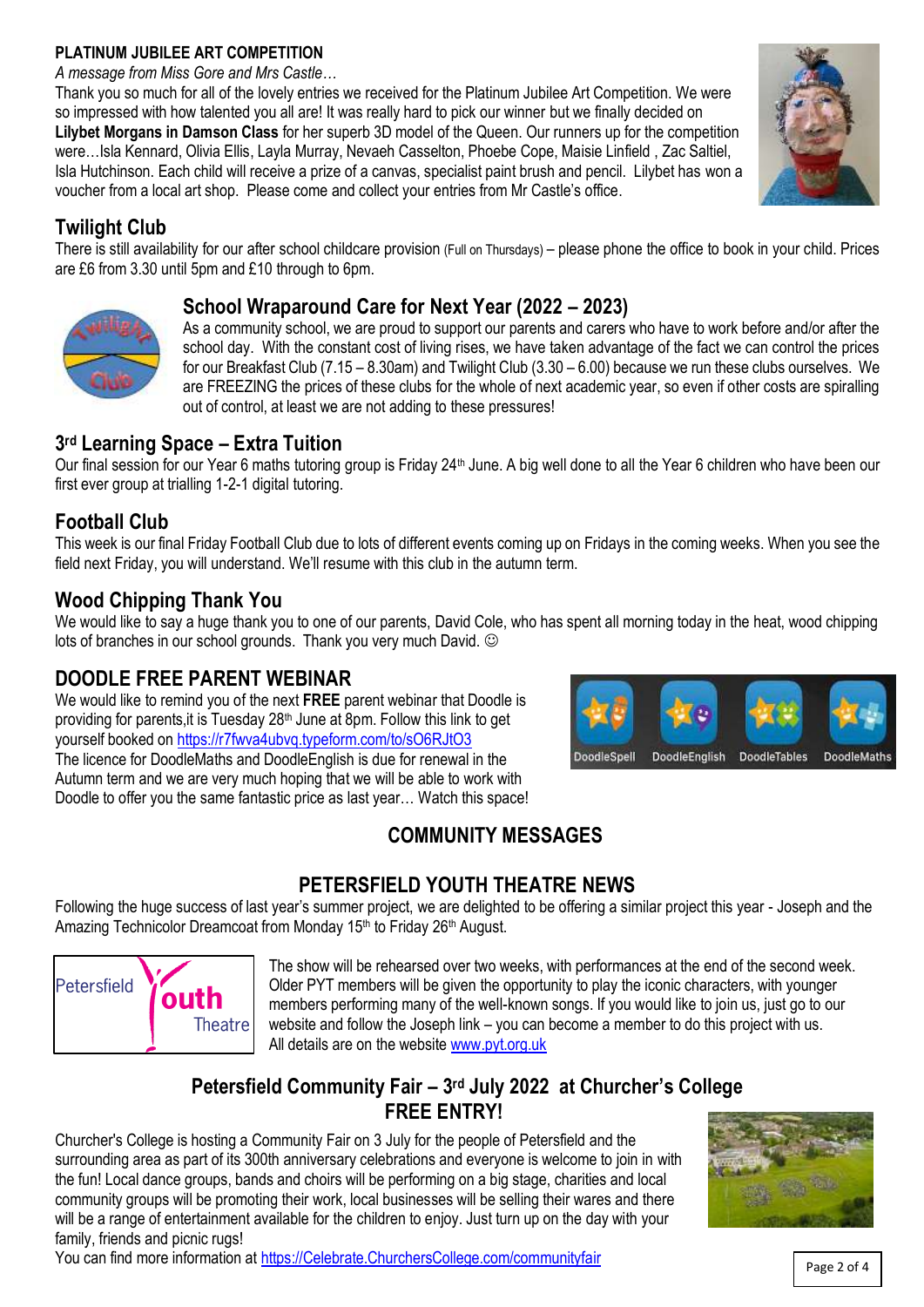





# **Father's Day**

All Father's Day gifts purchased have been sent home in children's bags this week. We hope all the Dads, Grandads and special people in our children's lives like them! Thank you to Becky Higgs for organising these lovely gifts  $\circled{e}$ 

# **Friday Ice-Cream and Lolly Sales**

The Friday ice-cream sales have proved to be immensely popular taking over £180 in just fifteen minutes last week! Please can we ask that you encourage your children to queue, as it does get very chaotic! Correct change is appreciated. Prices range from 50p to £1 - cash only please. Please keep an eye out as the location of the stall may change between playgrounds.

# **Sunflowers for Ukraine**

The Petersfield Town council's Three Seed Project has been well supported by our community and this week we awarded prizes and certificates for the first ten sunflowers to make it over one metre! Please remember to either sell your sunflowers to a friend or family in aid of Ukraine or alternatively donate to keep your own sunflower. A collection box is in the foyer of the school for any cheques or money donations too. Our suggested Ukrainian charity is:

<https://donation.dec.org.uk/ukraine-humanitarian-appeal>

# **Jubilee Cake designs**

Do pop into The Great British Bake Shop in Page's court and you should see lots of our children's wonderful cake designs!

# **HAFS on Amazon Smile**

You can support HAFS when you shop at Amazon simply by selecting us as your chosen charity. Here is how:

- 1. Visit [smile.amazon.com](https://smile.amazon.com/gp/chpf/dashboard/ref=smi_www_dayone_us_smilehowto_1)
- 2. Sign in with the same account you use for Amazon.com
- 3. Search for 'Herne Association of Families and Staff'
- 4. Click 'Select'

# **HAFS School Discos … Coming Soon!**

HAFS will be running school discos for all year groups which will be held on the following days:



Thursday 7th July Year 3: 5 - 6.15pm Year 5: 6.45 - 8pm Thursday 14th July Year 4: 5 - 6.15pm Year 6: 6.45 - 8pm



Tickets are £3 and can be purchased below via the google form. £3 includes entry and one snack. Additional snack tokens can be bought at 50p each to spend in the tuck shop. **A maximum of two tokens are available.**